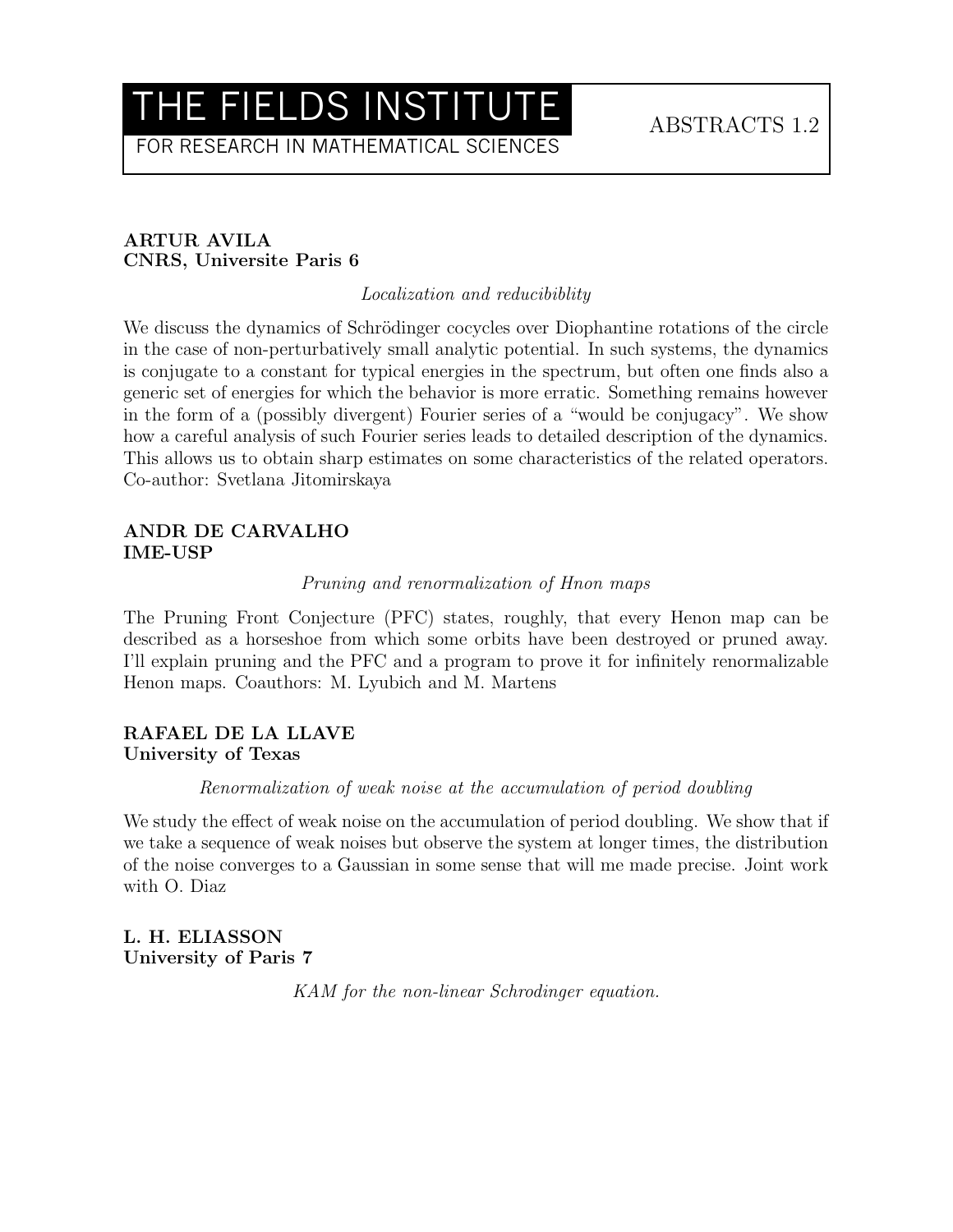FOR RESEARCH IN MATHEMATICAL SCIENCES

### GIOVANNI FORNI University of Toronto

Algebraic renormalization, cohomological equations and deviation of ergodic averages

We present a unified approach to the study of the asymptotic behavior of ergodic averages (speed of ergodicity, deviation of ergodic averages) for a few basic examples of parabolic flows (suspensions of interval exchange transformations, horocycle flows and some nilflows). The method is based on the study of a renormalization cocycle on a bundle of distributions (or currents) invariant under the dynamics and on estimates on solutions of cohomological equations. The plan of the lectures is the following: We formulate a notion of algebraic renormalization, which is sufficiently general to cover all known examples of "algebraic" renormalizable flows (linear toral flows, horocycle flows on surfaces of constant curvature, suspensions of interval exchange transformation) and to suggest a new example (Heisenberg nilflows). We briefly discuss the limitations of this notion and possible generalizations. We then outline the basic features of cohomological equations in the parabolic uniquely ergodic examples under consideration (versus the elliptic and the hyperbolic case), in particular the presence of distributional obstructions to the existence of solutions and describe the renormalization cocycle (over the renormalization dynamics) relevant to the deviation of ergodic averages. Finally, we explained our method at work in the case of suspensions of interval exchange transformations and of Heisenberg nilflows (with applications to number theory). Coauthor: Livio Flaminio (Univ. Lille, France)

## JUN HU CUNY, Brooklyn College and Graduate Center

#### From Earthquake Measure to Quasisymmetric Conjugacy

In this talk, I will first give a brief introduction to Thurston earthquake theory and describe a new result on the equivalence between Thurston norms of earthquake measures and cross-ratio distortion norms of circle homeomorphisms. The second part of the talk concerns the earthquake measure induced by the topological conjugacy in Denjoy's theorem on circle diffeomorphisms. I will show that the Denjoy inequality immediately implies that the Thurston norm of the induced earthquake measure is finite if the rotation number is of bounded type, which then implies that the topological conjugacy is quasisymmetric.

## HANS KOCH The University of Texas at Austin

Renormalization and invariant tori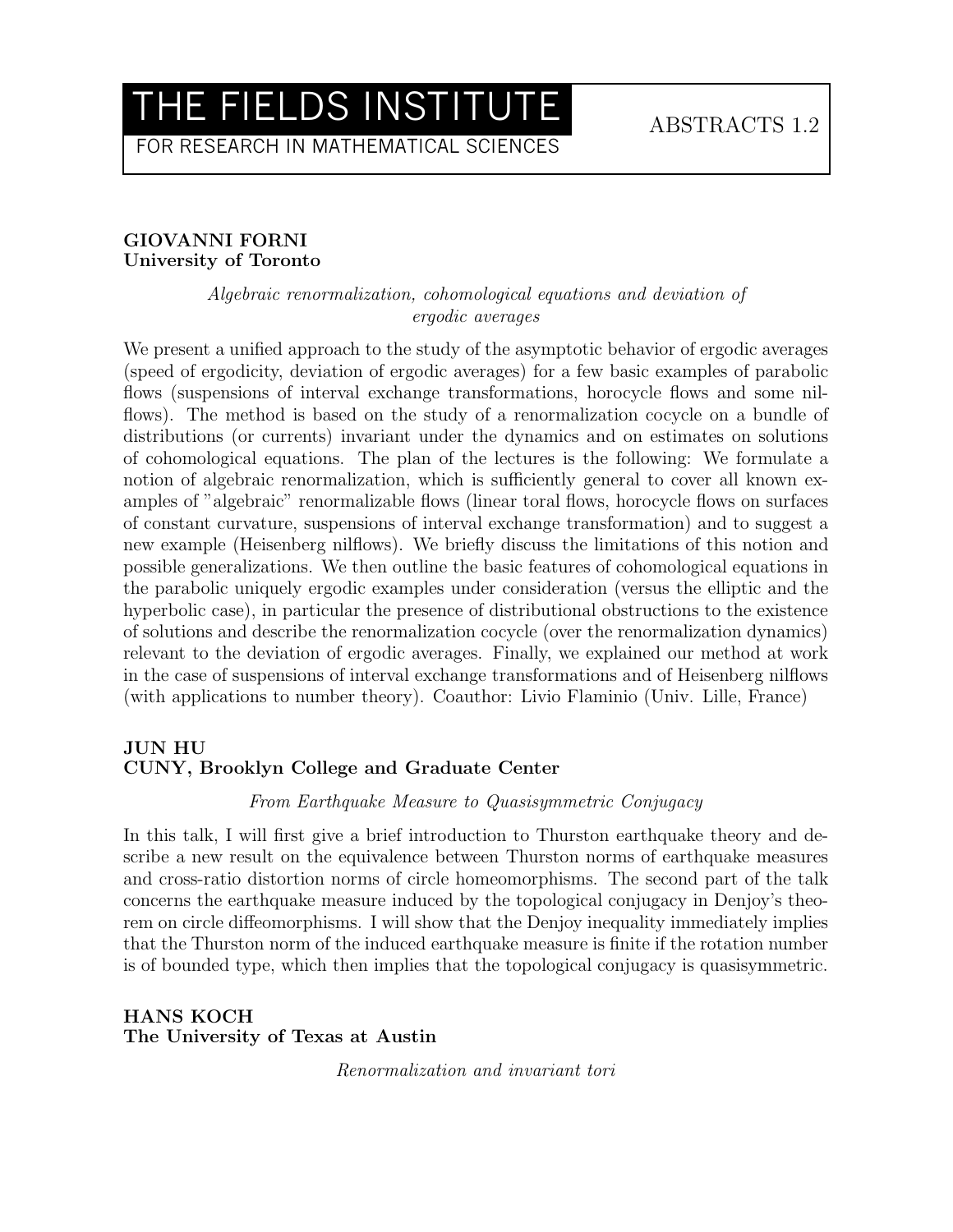FOR RESEARCH IN MATHEMATICAL SCIENCES

## JOAO LOPES DIAS Universidade Tecnica de Lisboa

Renormalization of Siegel disks

#### MARCO MARTENS University of Groningen

#### Henon Renormalization

A renormalization operator will be introduced to study Henon maps. The geometry of the Cantor attractor of an infinitely renormalizable Henon map and the global topological properties of such maps will be discussed. There are universal properties. However, the average Jacobian controls two-dimensional phenomena responsable for non-rigidity. Finally, it is shown that hyperbolicity is dense in the zero entropy part of a neighborhood of any infinitely renormalizable map. Moreover, there are countable many hyperbolic components accumulating at such a map.

### CARLOS GUSTAVO TAMM DE ARAUJO MOREIRA IMPA, Rio de Janeiro, Brasil

#### Statistical properties of unimodal maps: a survey

I will describe a series of results obtained in the last years in collaboration with Artur Avila on statistical properties of unimodal maps: for most parameters in typical analytic families of unimodal maps the corresponding map is either regular or Collet-Eckmann with slow recurrence of the critical orbit. In both cases there is a unique SRB measure for this map. We show that typically the critical orbit belongs to the basin of this measure. Moreover we prove a combinatorial formula for the eigenvalues of periodic orbits of typical nonregular analytic unimodal map. We also estimate fractal dimensions of some exceptional sets of parameters associated to such families. Co-author: Artur Avila.

#### MITSUHIRO SHISHIKURA Kyoto University and Fields Institute

An invariant space of maps for parabolic and near-parabolic renormalization

Let  $f_0(z) = z + z^2 + ...$  be a holomorphic function of one variable, which has the origin as a parabolic fixed point. Then for any  $\alpha \in \mathbb{R} \setminus \{0\}$  sufficiently close to 0,  $f(z) = f_{\alpha}(z)$  $e^{2\pi i\alpha}f_0(z)$  has another fixed point  $\sigma$  near 0, and one can find a "fundamental domain" S bounded by an arc  $\ell$  and its image  $f(\ell)$ , where  $\ell$  is an arc joining 0 and  $\sigma$ . If we glue the boundary curves ell and  $f(\ell)$  by f, we obtain a bi-infinite cylinder isomorphic to  $\mathbb{C}/\mathbb{Z}$ ,